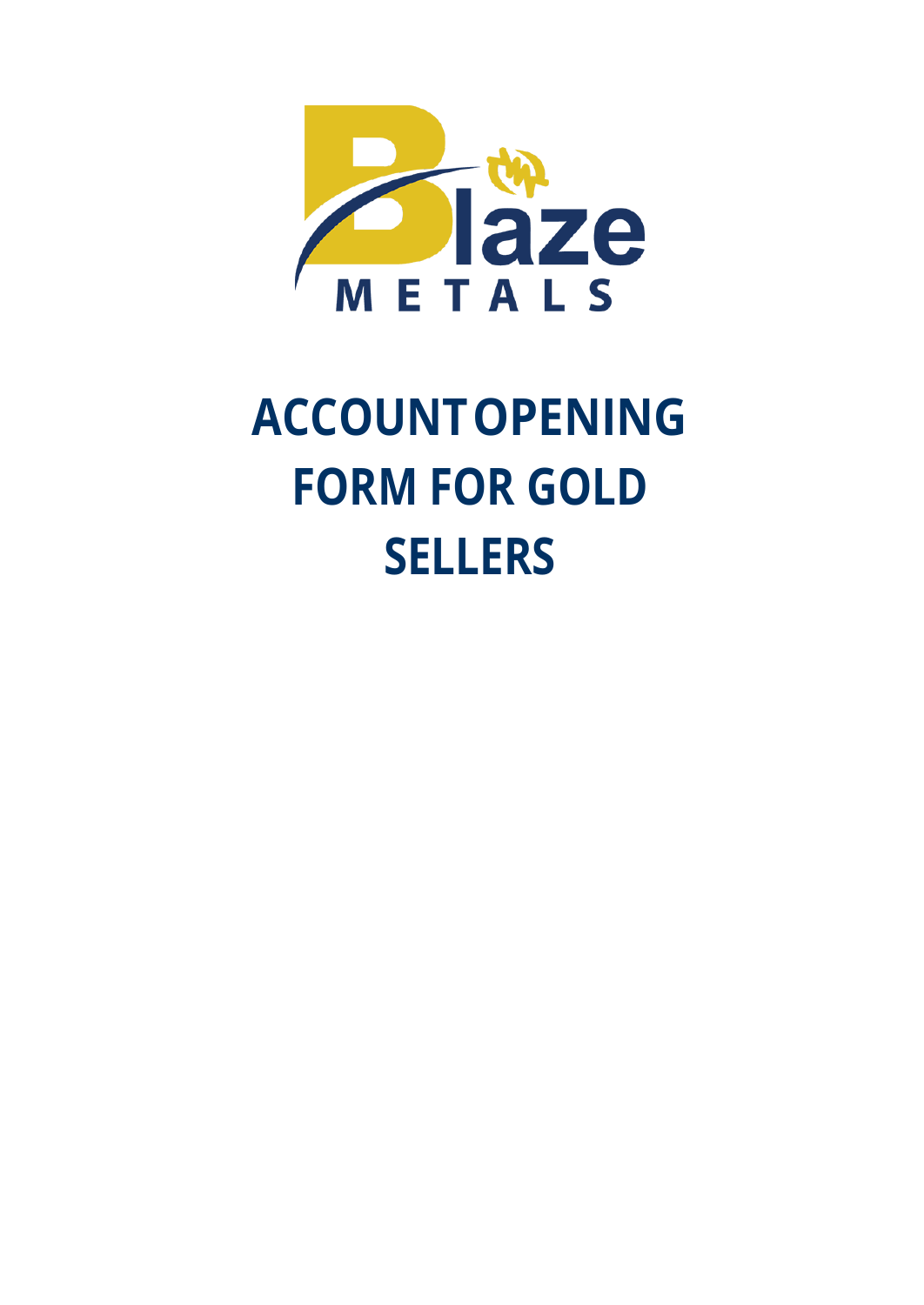|                                                                                                                                                                                                                                                                                                                                                                                   | <b>REQUIRED DOCUMENTS</b>                                                                                                                                                                                                                                                                                                                                                                                  |  |  |  |  |
|-----------------------------------------------------------------------------------------------------------------------------------------------------------------------------------------------------------------------------------------------------------------------------------------------------------------------------------------------------------------------------------|------------------------------------------------------------------------------------------------------------------------------------------------------------------------------------------------------------------------------------------------------------------------------------------------------------------------------------------------------------------------------------------------------------|--|--|--|--|
|                                                                                                                                                                                                                                                                                                                                                                                   | All documents required as ORIGINAL COPY can be submitted as scanned copy first for initial review by the Compliance<br>Department. You will be advised when to submit the original or certified documents. Please note that all documents should<br>be valid. Expired documents will not be accepted                                                                                                       |  |  |  |  |
| А.                                                                                                                                                                                                                                                                                                                                                                                | Account Opening form (ORIGINAL COPY)                                                                                                                                                                                                                                                                                                                                                                       |  |  |  |  |
| В.                                                                                                                                                                                                                                                                                                                                                                                | Trade License                                                                                                                                                                                                                                                                                                                                                                                              |  |  |  |  |
| C.                                                                                                                                                                                                                                                                                                                                                                                | Memorandum and Article of Association / Share Register                                                                                                                                                                                                                                                                                                                                                     |  |  |  |  |
| D.                                                                                                                                                                                                                                                                                                                                                                                | Passport copies of all beneficial owners of the company (regardless if they will not<br>operate your account) Passport copies of all authorized signatories declared to operate<br>on this account.<br>(Certified copies are preferred)                                                                                                                                                                    |  |  |  |  |
| E.                                                                                                                                                                                                                                                                                                                                                                                | Personal Utility Bill for all beneficial owners and authorized signatories<br>(i.e. water bill, electric bill, bank detail, lease agreement or any other document showing home<br>address)                                                                                                                                                                                                                 |  |  |  |  |
| F. For scrap jewellery and/or pure gold supply chain customers, please submit the following:<br>- Sample of Invoices (at least 2-3) showing the purchased date and country of origin<br>- should be dated at least 1 year from the date of this application<br>- should submit for each country of origin<br>- Source of Gold statement (sample format will be sent upon request) |                                                                                                                                                                                                                                                                                                                                                                                                            |  |  |  |  |
| G.                                                                                                                                                                                                                                                                                                                                                                                | For Dore (mine originated) bars supply chain customers, please submit the following:                                                                                                                                                                                                                                                                                                                       |  |  |  |  |
|                                                                                                                                                                                                                                                                                                                                                                                   | G(1) If you receive gold from a mine supplier/owner<br>G(2) If you are a mine owner<br>Mining License<br>-Supplier's trade license<br>Passport copy of mine owner<br>-Supplier's Export License<br>-Supplier's Memorandum and Article of<br>Association<br>-Mine owner's Mining License (from which<br>mine the gold come from)<br>-Supplier's passport copies (all beneficial<br>owners mentioned on MOA) |  |  |  |  |

#### **IMPORTANT NOTICE:**

- We only accept documents in English and Arabic. Documents in other languages should be translated by a notary public.
- These are the initial required documents, other documents might be requested accordingly if necessary.
- Agreements/Contracts will be sent after compliance department has approved your application.
- Account opening form should be signed by an authorized signatory(s).
- Account Opening form is available from our website, www.blazemetalsresources.com
- For more assistance/questions regarding your application, please contact us via email [admin@blazemetalsresources.com/](mailto:admin@blazemetalsresources.com/) +971-4-2323060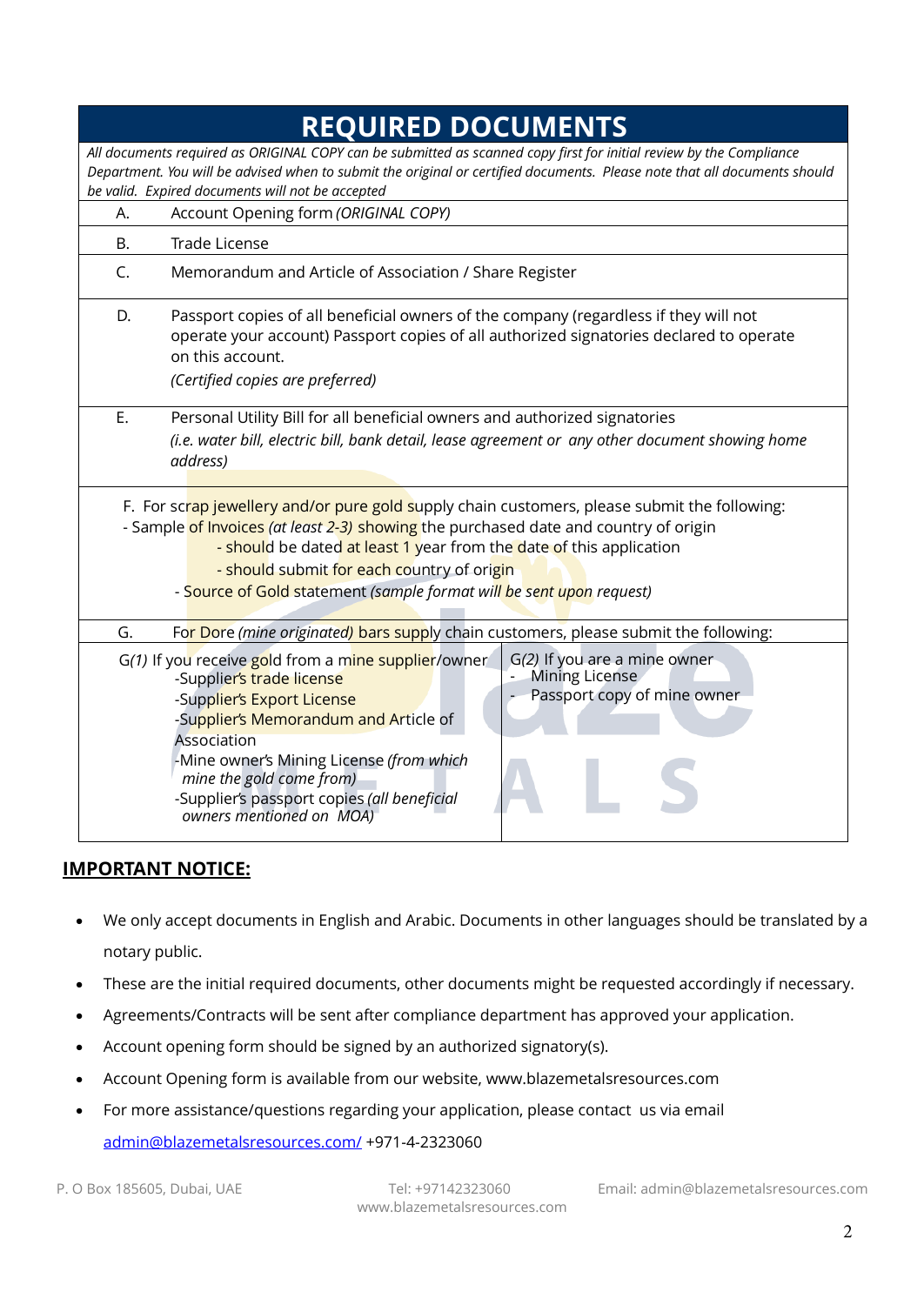|                                                                                                                                                                    | <b>A. GENERAL INFORMATION</b>                                      |  |  |  |
|--------------------------------------------------------------------------------------------------------------------------------------------------------------------|--------------------------------------------------------------------|--|--|--|
| Company Name (as per Trade License):                                                                                                                               |                                                                    |  |  |  |
| Country of Establishment:                                                                                                                                          | Year of Incorporation:                                             |  |  |  |
| Beneficial Owner / Authorized Signatory No. 1:                                                                                                                     |                                                                    |  |  |  |
| Beneficial Owner / Authorized Signatory No. 2:                                                                                                                     |                                                                    |  |  |  |
| Beneficial Owner / Authorized Signatory No. 3:                                                                                                                     |                                                                    |  |  |  |
| Office Address (Office No./ Floor no./ Bldg. no./ Street/ City/ P.O. box):                                                                                         |                                                                    |  |  |  |
| Telephone Number(s):                                                                                                                                               | Fax Number:                                                        |  |  |  |
| Mobile Number(s):                                                                                                                                                  |                                                                    |  |  |  |
| Email (Mandatory):                                                                                                                                                 | Website (if any):                                                  |  |  |  |
| Do you have a company policy?<br>Yes                                                                                                                               | If yes please provide us a copy for our<br><b>No</b><br>references |  |  |  |
| Source of Wealth by the company/firm:                                                                                                                              |                                                                    |  |  |  |
|                                                                                                                                                                    |                                                                    |  |  |  |
| List of other business activities:                                                                                                                                 |                                                                    |  |  |  |
| 1.)                                                                                                                                                                |                                                                    |  |  |  |
| 2.)                                                                                                                                                                | 4.)                                                                |  |  |  |
| <b>Bank Details form</b> (for payment purposes only)<br>Please note that Blaze Metals does not provide or accept THIRD PARTY PAYMENT to or from any of our clients |                                                                    |  |  |  |
| <b>Bank Name:</b>                                                                                                                                                  |                                                                    |  |  |  |
| <b>Bank Address:</b>                                                                                                                                               |                                                                    |  |  |  |
| Year(s) of relationship with the bank:                                                                                                                             |                                                                    |  |  |  |
| <b>Beneficiary Name:</b>                                                                                                                                           |                                                                    |  |  |  |
| <b>Beneficiary Address:</b>                                                                                                                                        |                                                                    |  |  |  |
| Account Number:                                                                                                                                                    |                                                                    |  |  |  |

As the Beneficial Owner and/or Authorized Signatory, I hereby warrant that the information above is to the best of my knowledge and all facts stated are accurate.

Authorized Signature: ……………………………………………………

www.blazemetalsresources.com

P. O Box 185605, Dubai, UAE Tel: +97142323060 Email: admin@blazemetalsresources.com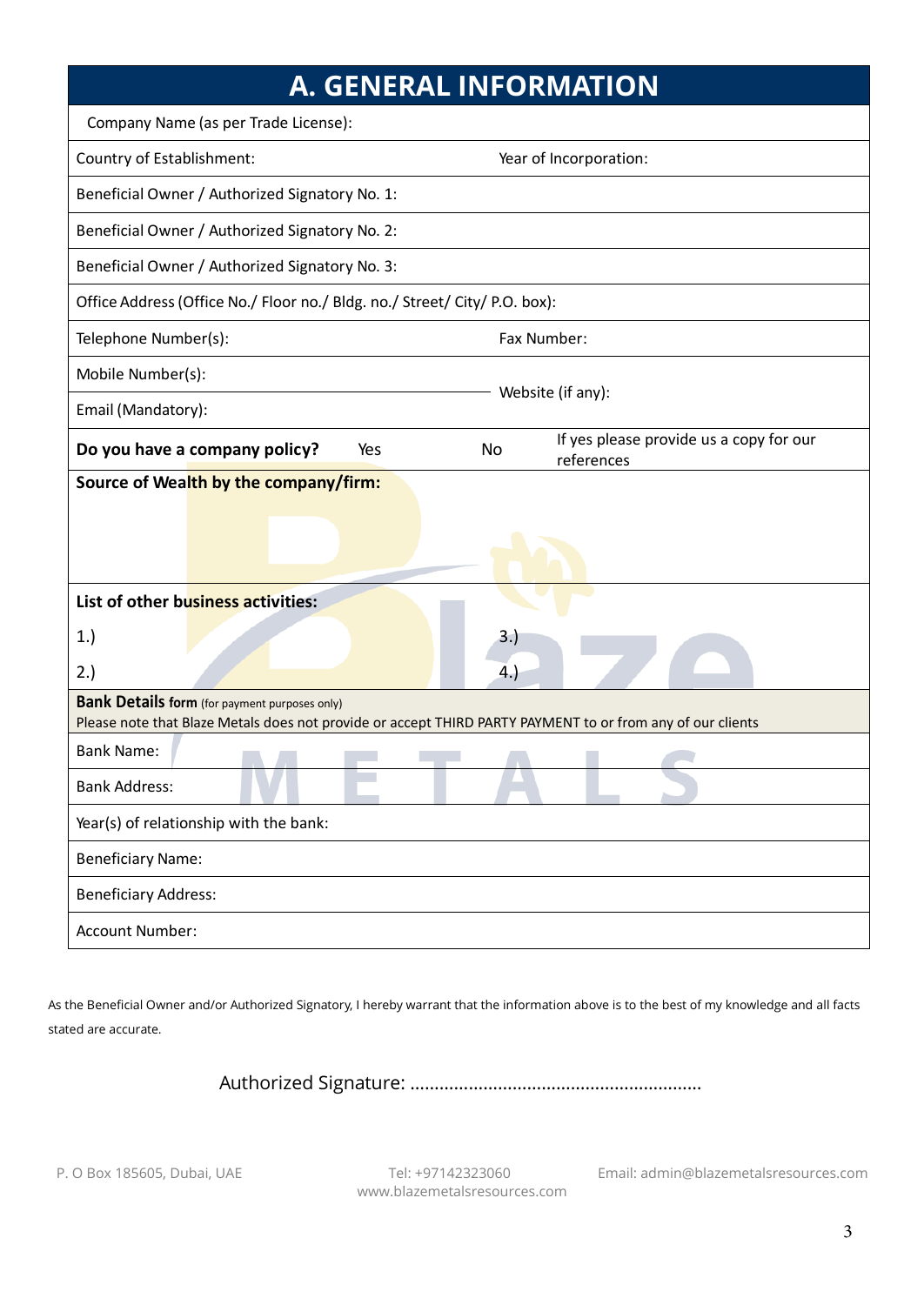### **B. PERSONAL INFORMATION**

*\*Personal information is for 3 individuals only. If there are more than 3, please print another copy of this page accordingly.*

| Beneficial Owner / Authorized Signatory No. 1: |                             |                                        |                    |  |
|------------------------------------------------|-----------------------------|----------------------------------------|--------------------|--|
| <b>Beneficial Owner</b>                        | <b>Authorized Signatory</b> | <b>Both</b>                            |                    |  |
| Mr.                                            | Ms.                         | Mrs.                                   |                    |  |
| Complete Name:                                 |                             |                                        |                    |  |
| Date of Birth:                                 |                             | Source of Wealth (Net worth)           |                    |  |
| Nationality:                                   |                             | <b>Business</b>                        | Salary             |  |
| <b>Current Home Address:</b>                   |                             | Inheritance/Gift                       | Investment Incomes |  |
|                                                |                             | Others (please specify):               |                    |  |
| Mobile Number(s):                              |                             | Estimated total net worth<br>$(AED)$ : |                    |  |
| Email Address:                                 |                             |                                        |                    |  |

| Beneficial Owner / Authorized Signatory No. 2: |  |     |                                               |                          |                              |        |
|------------------------------------------------|--|-----|-----------------------------------------------|--------------------------|------------------------------|--------|
| <b>Beneficial Owner</b>                        |  |     | <b>Authorized Signatory</b>                   | <b>Both</b>              |                              |        |
| Mr.                                            |  | Ms. |                                               | Mrs.                     |                              |        |
| Complete Name:                                 |  |     |                                               |                          |                              |        |
| Date of Birth:                                 |  |     |                                               |                          | Source of Wealth (Net worth) |        |
| Nationality:                                   |  |     |                                               | <b>Business</b>          |                              | Salary |
| Current Home Address:                          |  |     | Inheritance/Gift                              |                          | <b>Investment Incomes</b>    |        |
|                                                |  |     |                                               | Others (please specify): |                              |        |
| Mobile Number(s):                              |  |     | <b>Estimated total net worth</b><br>$(AED)$ : |                          |                              |        |
| Email Address:                                 |  |     |                                               |                          |                              |        |
|                                                |  |     |                                               |                          |                              |        |

| Beneficial Owner / Authorized Signatory No. 3: |                      |                                        |                    |  |  |
|------------------------------------------------|----------------------|----------------------------------------|--------------------|--|--|
| <b>Beneficial Owner</b>                        | Authorized Signatory | <b>Both</b>                            |                    |  |  |
| Mr.                                            | Ms.                  | Mrs.                                   |                    |  |  |
| Complete Name:                                 |                      |                                        |                    |  |  |
| Date of Birth:                                 |                      | Source of Wealth (Net worth)           |                    |  |  |
| Nationality:                                   |                      | <b>Business</b>                        | Salary             |  |  |
| <b>Current Home Address:</b>                   |                      | Inheritance/Gift                       | Investment Incomes |  |  |
|                                                |                      | Others (please specify):               |                    |  |  |
| Mobile Number(s):                              |                      | Estimated total net worth<br>$(AED)$ : |                    |  |  |
| Email Address:                                 |                      |                                        |                    |  |  |

As the Beneficial Owner and/or Authorized Signatory, I hereby warrant that the information above is to the best of my knowledge and all facts stated are accurate

#### Authorized Signature: ……………………………………………………

www.blazemetalsresources.com

P. O Box 185605, Dubai, UAE Tel: +97142323060 Email: admin@blazemetalsresources.com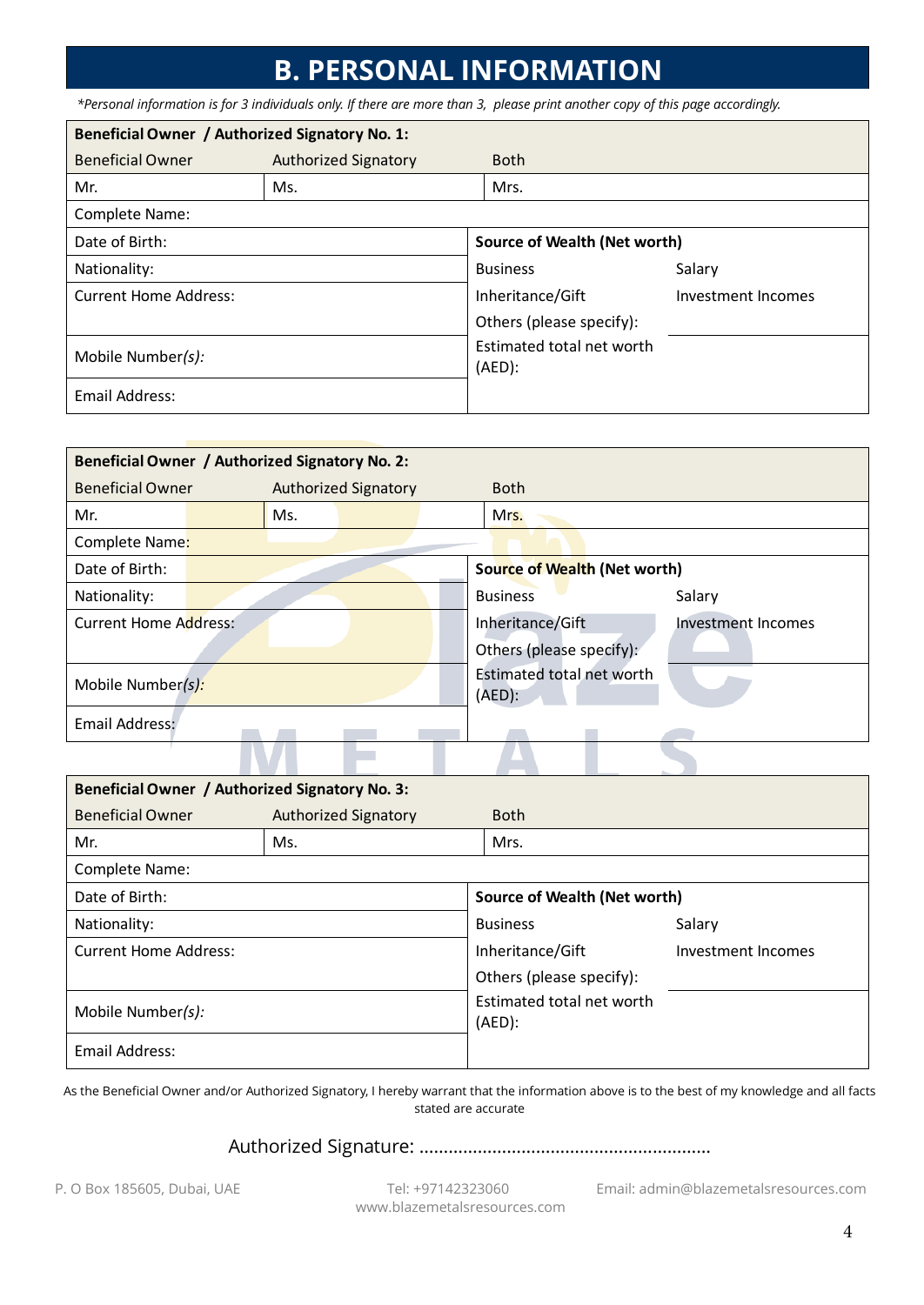| <b>C. PROPOSED BUSINESS DETAILS</b>                                                                  |          |                         |                          |  |  |
|------------------------------------------------------------------------------------------------------|----------|-------------------------|--------------------------|--|--|
| <b>PHYSICAL BUSINESS</b>                                                                             |          |                         |                          |  |  |
| <b>Refining Services</b><br>Gold                                                                     |          | Silver                  | Others (Please specify): |  |  |
| Scrap Bar Trading (originating from jewellery)                                                       |          |                         |                          |  |  |
| Country of Origin:                                                                                   |          | <b>Expected Purity:</b> |                          |  |  |
| Dore (originating from the mine) Bars                                                                |          |                         |                          |  |  |
| Supplier's Name:                                                                                     | Country: |                         | <b>Expected Purity:</b>  |  |  |
| Supplier's Name:                                                                                     | Country: |                         | <b>Expected Purity:</b>  |  |  |
| Pure Bars (995/999.9)                                                                                | Purchase |                         | Sales                    |  |  |
| <b>Type of Delivery:</b><br>Cargo                                                                    |          | Hand-Carry              | Both                     |  |  |
| Arrangement of Delivery and Logistics Services: your own arrangement or Kaloti to arrange logistics? |          |                         |                          |  |  |
|                                                                                                      |          |                         |                          |  |  |
| <b>Expected Quantity per delivery/pickup:</b>                                                        |          |                         |                          |  |  |
| Gold                                                                                                 | Silver   |                         | Others (please specify): |  |  |
| Weekly: _________kg                                                                                  | Weekly:  | kg                      | Weekly:__________kg      |  |  |
| Monthly: _______kg                                                                                   | Monthly: | kg                      | Monthly: _______kg       |  |  |
| List of previous companies you have deal with:                                                       |          |                         |                          |  |  |
| Company Name: 2008                                                                                   |          | Country:                |                          |  |  |
| Company Name: Value                                                                                  |          | Country:                |                          |  |  |
| <b>TRADING BUSINESS</b>                                                                              |          |                         |                          |  |  |
| Precious Metals and FX Trading                                                                       |          |                         |                          |  |  |
|                                                                                                      |          |                         |                          |  |  |

# **D. SUPPLY CHAIN PROCEDURE**

| Please describe your supply chain procedure and/or policy for verifying the source of metal |  |  |  |
|---------------------------------------------------------------------------------------------|--|--|--|
|                                                                                             |  |  |  |
|                                                                                             |  |  |  |
|                                                                                             |  |  |  |

**What is your policy regarding Anti Money Laundering and Combating Financial Terrorism?**

**Do you keep records of companies that you usually buy metals from?**

| Yes                                                         | No. |  |  |  |  |
|-------------------------------------------------------------|-----|--|--|--|--|
| If yes, please choose from the following:                   |     |  |  |  |  |
| Others (Please specify):<br>Mining License<br>Passport Copy |     |  |  |  |  |
| If yes, please provide a sample of KYC forms                |     |  |  |  |  |

As the Funds/Shareholder Owner and Legal Beneficiary, I hereby warrant that the information above is to the best of my knowledge an accurate statement of fact.

Authorized Signature: ……………………………………………………

www.blazemetalsresources.com

P. O Box 185605, Dubai, UAE Tel: +97142323060 Email: admin@blazemetalsresources.com